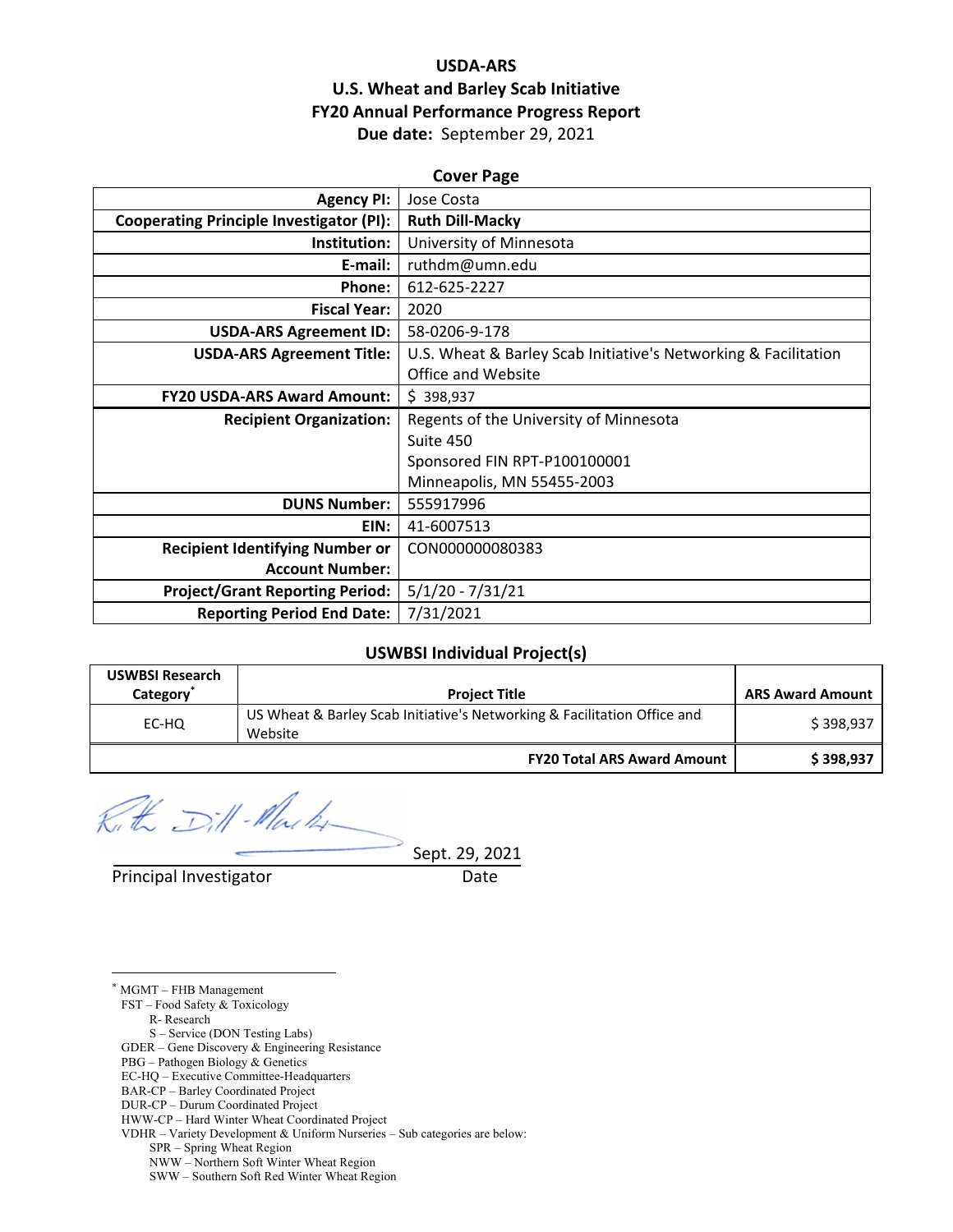**Project 1:** *US Wheat & Barley Scab Initiative's Networking & Facilitation Office and Website*

## **1. What are the major goals and objectives of the research project?**

The objectives of the NFO are to:

- 1) Maintain and enhance the Resource Management/Accountability Center;
- 2) Facilitate and enhance communication within the Initiative and with its stakeholders;
- 3) Administer the process of developing the Initiative's annual recommended research plan and budget; and
- 4) Manage and implement all meetings and conferences.
- **2. What was accomplished under these goals or objectives?** *(For each major goal/objective, address these three items below.)*

## **a) What were the major activities?**

- 1) Resource Management/Accountability Center:
	- o A new backup/email server was purchased and installed. The previous system was aging and its tower case format forced it to be installed in an insecure room on a slow network. The new system was an upgrade to a rack server which allowed it to be placed in a secure server room with faster networking. The new system also had upgraded RAM, CPU speed, and storage.
	- $\circ$  The shared file drive, email, and backup server was migrated over to the new server. All of the services had to be upgraded and reconfigured to run on the new server/new network. Several improvements were made to these services for better performance and security. A new backup system was created to perform better with the new system and to improve the secure transfer of files from the production server to the backup server. The domain's email system was also updated to further prevent mail going out from the scabusa.org domain being labelled as SPAM and to prevent domain spoofing/forgery.
	- $\circ$  The old Forum registration system was updated to work with the new virtual Forum format. The registration scripts were re‐written with new and updated fields. The database schema was also changed to accept the new data. The administrative scripts also had to be updated.
	- o A new virtual poster registration and viewing service was created because of the virtual Forum. A new registration system was created to allow users to register and upload virtual posters and associated videos. The posters and videos were viewed in a newly created online viewing system. A new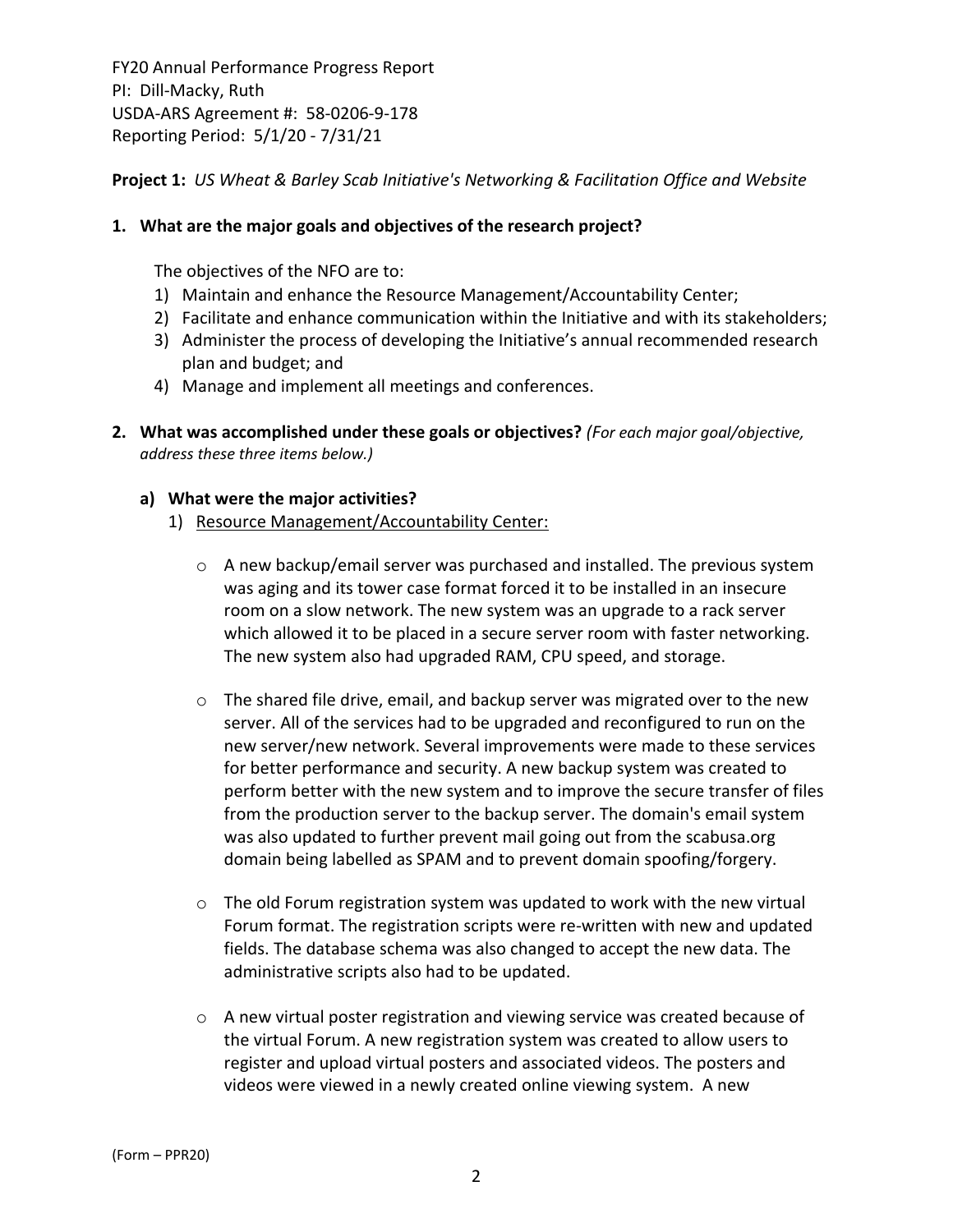> administration system was also created to work with the new system and the added abstracts, posters, and videos.

- o A new bulletin (i.e. discussion) board system was installed and customized to work with the new virtual Forum format. It has not yet been utilized, but the system is still active on the system and ready for future use.
- o A new Year 2 Review System was created to work with the Electronic Pre‐ proposal System to allow for review of funding requests for continuing projects. This system required changes to the uploading of documents, administrative interface, and viewing scripts.
- $\circ$  The migration process has begun to merge the Login database into the existing Contacts database. Users and institutions were synced in the two databases. The registration scripts were updated to work with the new dual database setup. The final merge of the two databases will be finished next fiscal year. This process will make the data more secure and accurate. It will also allow users to update their own information.
- $\circ$  Four new states (CA, WA, SC, AL) were added to the DON labs testing website and maps. New web pages for each of these states were also added to the DON website.

## **NFHB Forum Registration System**

This year the USWBSI utilized the registration system of the University of Minnesota for payment processing of the NFHB Forum registrations. The Destiny One platform offers an out-of-the-box tool with connectivity directly to the UMN accounting system for payment processing. Staff training took place on the platform system and requirements and all setup components were put into place. A unique online registration form was then developed for the 2021 NFHB Forum, meeting parameters of the virtual event with varying attendee types and pricing. Customization was incorporated, and confirmation emails and payment receipts were implemented. Reporting tools were modified to address data requirements. The system went live at the end of July and will be utilized through December. Evaluation of effectiveness will take place after the event for future consideration.

**2) Annual Fusarium Head Blight Forum:** The annual Forum is the primary mechanism whereby USWBSI scientists and stakeholders come together to discuss both the progress being made, as well as problems that interfere, with the successful combat against this devastating disease.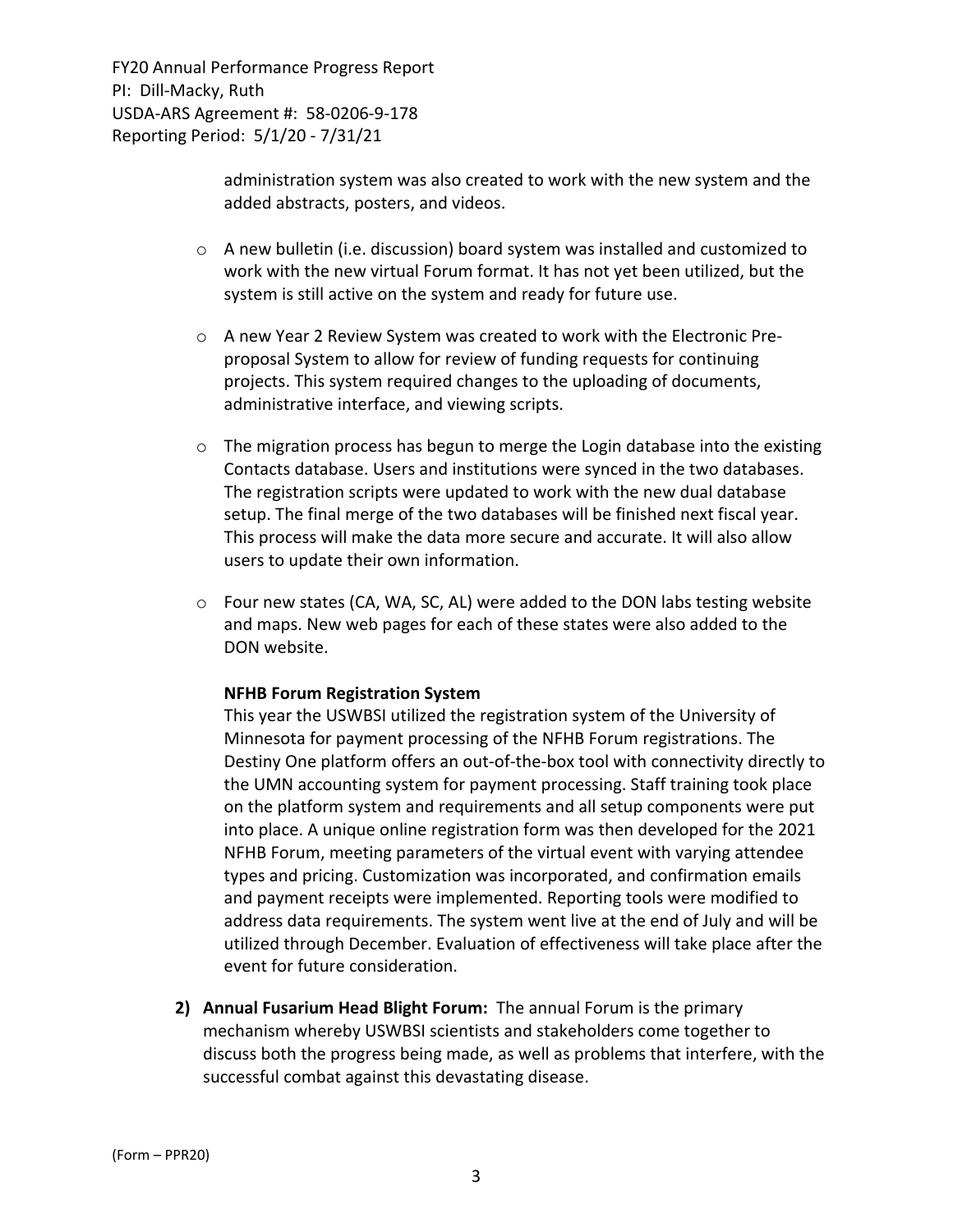> $\circ$  Hosted the 2020 National Fusarium Head Blight Forum: the NFO working with the Forum Organizing Committee facilitated the USWBSI's annual scientific Forum, which was held via Zoom. The Forum was included two and a half days of meetings held over a five day period (Dec. 7‐11, 2020). We offered one of our research sessions (FHB Management) to allow for private growers, crop consultants, etc. to earn Continuing Educational Units (CEU) credits for the first time. At the end of the first day, one of our stakeholders (Siemer Milling) provided a virtual tour of some of the research plots and one of the mills. That was followed by a virtual mixer that included random breakout groups with pre‐designed questions. Research results and findings were presented to the Forum participants in the form of invited talks (21), Flash & Dash presentations (18) and poster presentations (57). Following the close of each poster session question and answer session, time was allocated to group discussions designed around the USWBSI's four research areas and six coordinated projects.

The 365 registered attendees included scientists research associates, research technicians and graduate students, growers, and industry representatives from across the nation and around the world, as well as area leaders of the U.S. wheat and barley industries. Abstracts or papers (64) of these various presentations were published in the Forum proceedings.

## o **Planning for the 2021 National FHB Forum.**

The USWBSI Executive Committee (EC) deliberated on whether or not to hold an in‐person, virtual or hybrid (combination of in‐person/virtual) Forum for 2021. A survey of our PIs, Stakeholders and past participants was done to get a sense of what the level of participation would be for each of these options, taking in consideration the impact of COVID. The results of the survey led the EC to the decision to hold the Forum virtually again for 2021. As a result, the NFO had to cancel the contract with the hotel, but was able to minimize the penalty.

Planning is ahead of schedule this year, with the new incoming Director of Operations taking the lead on the Forum planning, and working closely with the Forum Organizing Committee (FOC). The Forum schedule is set and most of the speakers have been selected for the invited talks. Forum registration is due to open at the end of July.

3) **Development of the USWBSI's FY21 Research Plan and Budget ‐ approved by USDA‐ARS in April 2021:** One‐hundred and fifty‐nine (159) research projects across six (6) research areas (FHB Management; Food Safety & Toxicology, Gene Discovery and Engineering Resistance; Pathogen, Biology & Genetics;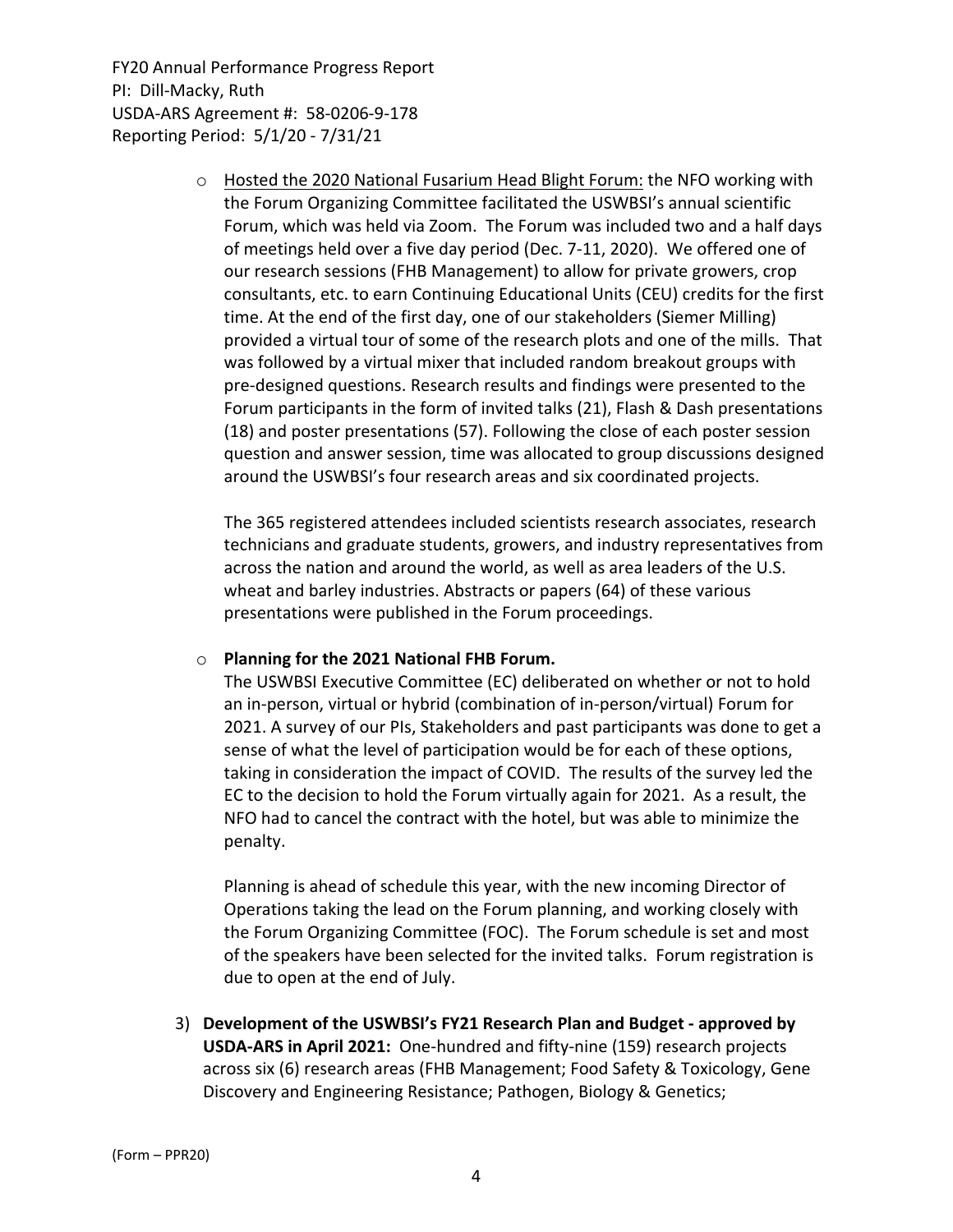> Transformational Science; Variety Development and Host Resistance (includes Spring Wheat, Northern and Southern Winter Wheat Coordinated Projects)), three commodity‐based coordinated projects (Barley, Durum, and Hard Winter Wheat), and the USWBSI Headquarters (Office and Website), were recommended for funding in the amount of \$8,655,897 to continue the research efforts to mitigate FHB.

## **b) What were the significant results?**

- 1) An improved and more secure website.
- 2) First successful Forum held on Zoom, with over 385 attendees.
- 3) Finalization of the FY21 Research Plan & Budget, that includes six new Transformational Science projects

## **c) List key outcomes or other achievements.**

- 1) Objective i.
	- o Upgraded EPS System to accommodate review of continuing projects.
	- $\circ$  Upgraded backup/email server added security and speed.
	- o Development of online Poster Room for 2020 Forum
	- o New discussion board for private on‐line discussions
	- o Expanded DON testing web site.
	- o New on‐line Forum registration system.

## 2) Objectives ii‐iv.

In addition to organizing the 2020 National Fusarium Head Blight Forum, the USWBSI's first Forum held using video teleconferencing (Zoom), the NFO also facilitated the finalization of the FY21 Research Plan & Budget. This included distributing a new call for pre‐proposals in the early months of 2021 under the new category called Transformational Science (TSCI). The goals of this new category was to attract the expertise of early career scientists that are not currently part of the Initiative, recruit and explore new ideas and research approaches, and develop integrated projects that leverage the strengths of the Initiative. The USWBSI‐NFO received 15 pre‐ proposals and recommended for funding 6 new projects, with funding totaling \$551,360.

A summary of committee meetings, conference calls, research‐based workshops and committee nominations, appointments and elections that were organized, facilitated or supported by the NFO are provided in Table 1.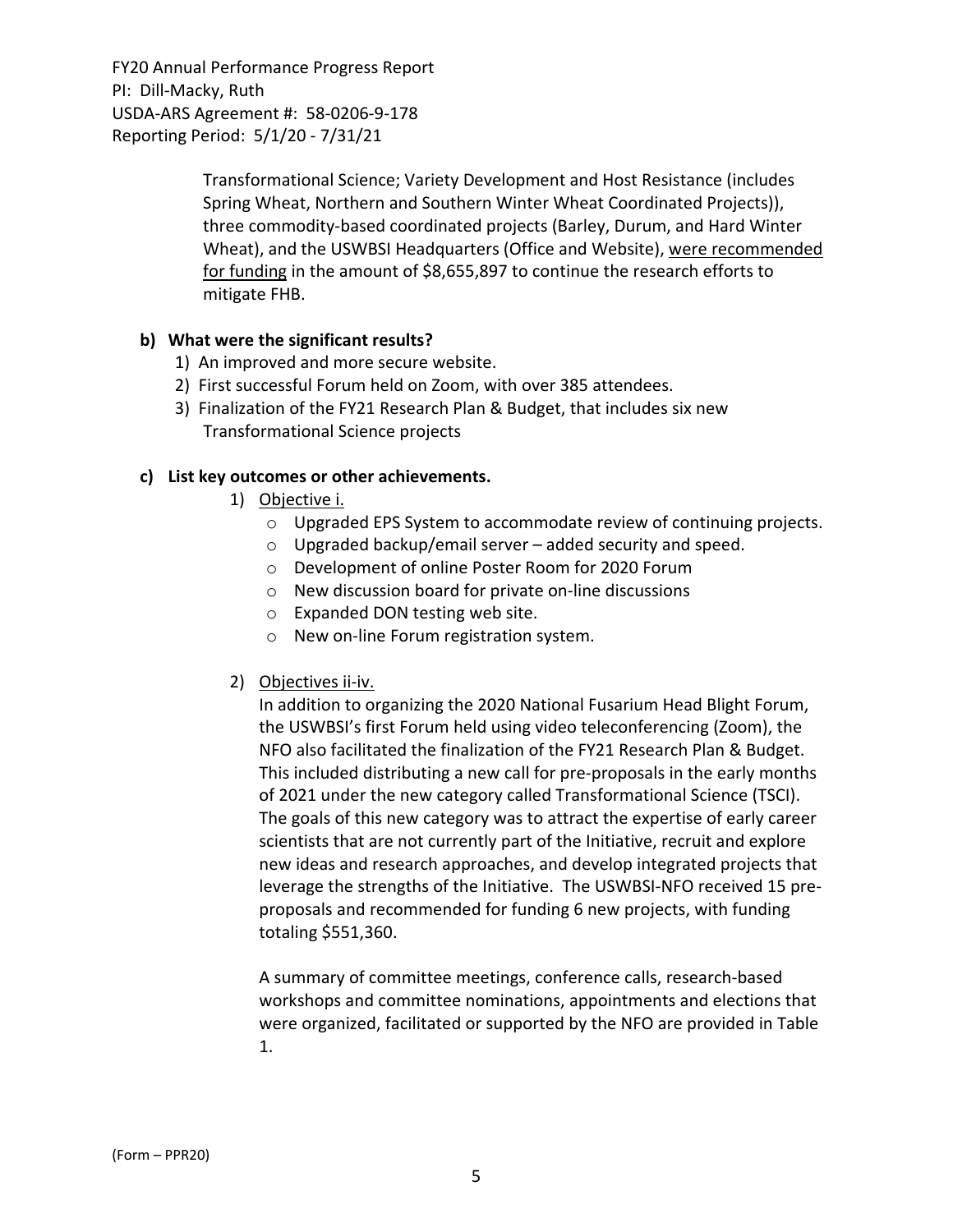> Table 1. Summary of Administrative Meetings (via Zoom) and Research-based Workshops/Planning meetings facilitated or supported by the Networking & Facilitation Office (NFO) during FY20 award period.

|                            | # of Meetings/     |                                                                                        |  |  |  |
|----------------------------|--------------------|----------------------------------------------------------------------------------------|--|--|--|
|                            | $(2oom)$ /         | <b>Description/Purpose of Meeting/Nominations (Elections-</b>                          |  |  |  |
| Committee/Group            | <b>Nominations</b> | <b>Appointments)</b>                                                                   |  |  |  |
| <b>Steering Committee</b>  | 2 Meetings         | 12-11-20: Semi-Annual Meeting - Review and approval                                    |  |  |  |
| (SC)                       |                    | of EC's recommended FY21 Research Plan                                                 |  |  |  |
|                            |                    | and Budget.                                                                            |  |  |  |
|                            |                    | 04-01-21: Semi-Annual Spring Meeting                                                   |  |  |  |
| <b>Executive Committee</b> | 19 Meetings        | 06-06-20: Semi-Annual Spring Meeting - 2020 Forum -                                    |  |  |  |
| (EC)                       |                    | Going virtual; Mid-Term Committee                                                      |  |  |  |
|                            |                    | Appointments; Search for Grower Co-Chair.<br>07-28-20: Discussed format for 2020 Forum |  |  |  |
|                            |                    | 10-28-20: Updated on planning of 2020 Forum; Prep for                                  |  |  |  |
|                            |                    | FY21 Funding review; Update on search for                                              |  |  |  |
|                            |                    | Grower Co-Chair; Updated on search for new                                             |  |  |  |
|                            |                    | NFO Director of Operations.                                                            |  |  |  |
|                            |                    | 11-16-20 am: Interview candidate for Co-Chair                                          |  |  |  |
|                            |                    | 11-16-20 pm: Interview candidate for Co-Chair                                          |  |  |  |
|                            |                    | 11-17-20 pm: Interview candidate for Co-Chair                                          |  |  |  |
|                            |                    | 11-19-20 am: Discuss and make recommendation for                                       |  |  |  |
|                            |                    | new Grower Co-Chair to be voted on by the                                              |  |  |  |
|                            |                    | <b>Steering Committee</b>                                                              |  |  |  |
|                            |                    | 12-02-20 pm: EC Executive Session - 2021 Research Plan<br>& Budget;                    |  |  |  |
|                            |                    | 12-02-20 pm : EC met with review panels to discuss their<br>recommendations;           |  |  |  |
|                            |                    | 12-03-20 pm: EC met with review panels to discuss their                                |  |  |  |
|                            |                    | recommendations;                                                                       |  |  |  |
|                            |                    | 12-03-20 pm: EC Executive Session;                                                     |  |  |  |
|                            |                    | 12-04-20 am: EC discussed recommendations from                                         |  |  |  |
|                            |                    | review panels for FY21 Research Plan and<br>Budget (RP&B).                             |  |  |  |
|                            |                    | 12-04-20 pm: EC discussed recommendations from                                         |  |  |  |
|                            |                    | review panels for FY21 Research Plan and                                               |  |  |  |
|                            |                    | Budget (RP&B).                                                                         |  |  |  |
|                            |                    | 12-11-20 pm: EC finalized plan to move forward with FY21<br>RP&B.                      |  |  |  |
|                            |                    | 03-11-21: Finalize funding on Transformational Science<br>Pre-proposals.               |  |  |  |
|                            |                    | 03-25-21: Semi-annual meeting - prep for SC's semi-<br>annual spring meeting           |  |  |  |
|                            |                    | 05-05-21: EC discusses new Funding model and                                           |  |  |  |
|                            |                    | approves Research Priorities for FY22                                                  |  |  |  |
|                            |                    | 05-12-21: EC decides to cancel in-person Forum and                                     |  |  |  |
|                            |                    | hold as virtual again for 2021.                                                        |  |  |  |
|                            |                    | 06-30-21: EC finalizes recommendation for FY 22                                        |  |  |  |
|                            |                    | working caps                                                                           |  |  |  |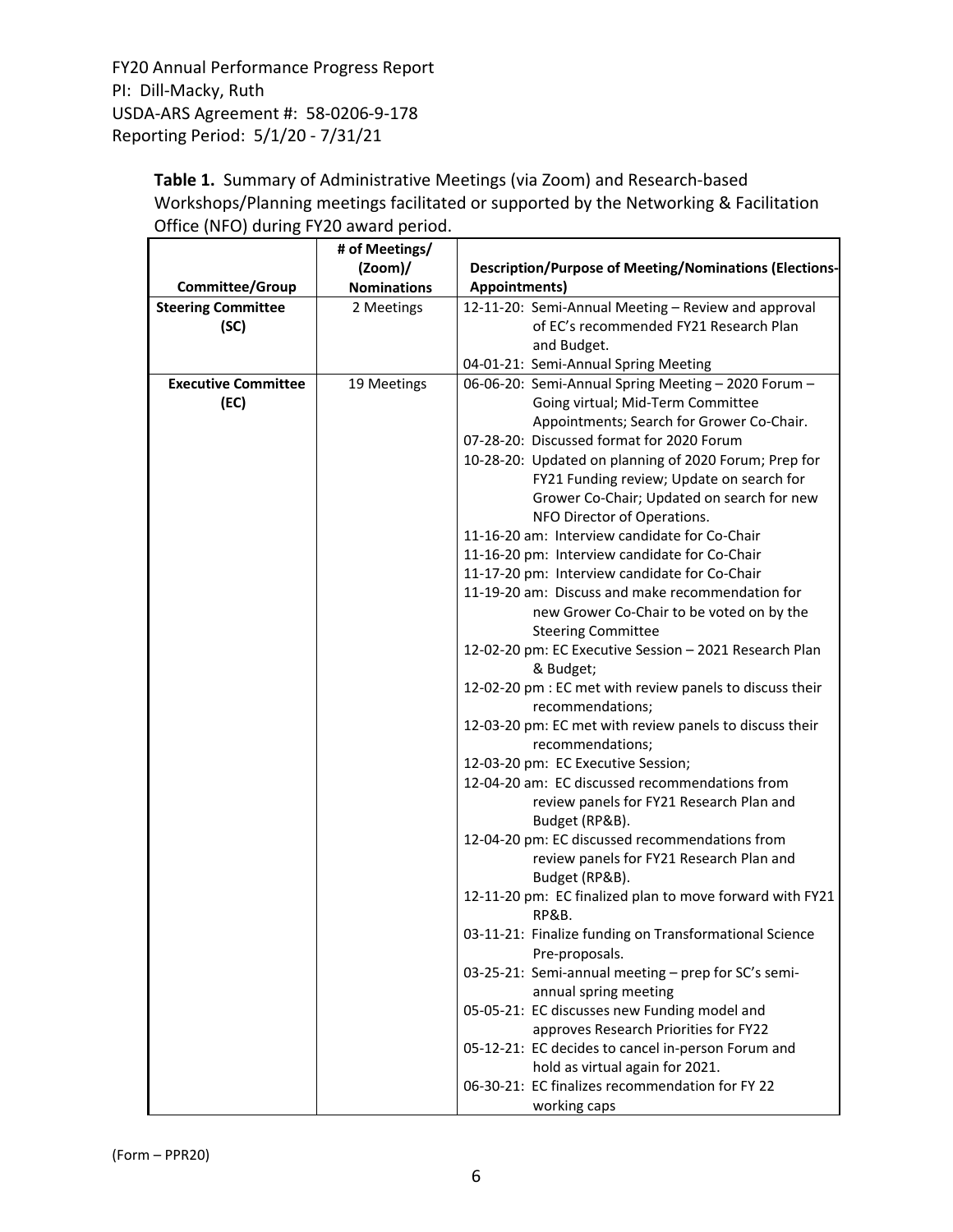|                                                   | # of Meetings/       |                                                                                                                                                                        |  |  |  |
|---------------------------------------------------|----------------------|------------------------------------------------------------------------------------------------------------------------------------------------------------------------|--|--|--|
|                                                   | $(2oom)$ /           | <b>Description/Purpose of Meeting/Nominations (Elections-</b>                                                                                                          |  |  |  |
| Committee/Group                                   | <b>Nominations</b>   | Appointments)                                                                                                                                                          |  |  |  |
| <b>FY21 Review Panels (RP)</b>                    |                      | All review panels scheduled their own meetings this past<br>year.                                                                                                      |  |  |  |
| <b>Research-based</b><br><b>Planning Meetings</b> | 6 Planning Meetings  | 03-17-21: VDHR-SWW Coordinated Project Planning<br>Meeting for FY22                                                                                                    |  |  |  |
|                                                   |                      | 03-17-21: Durum Coordinated Project Planning Meeting<br>for FY22.                                                                                                      |  |  |  |
|                                                   |                      | 03-19-21: VDHR-SPR Coordinated Project Planning<br>Meeting for FY22                                                                                                    |  |  |  |
|                                                   |                      | 04-21-21: Barley Coordinated Project Planning Meeting<br>for FY22                                                                                                      |  |  |  |
|                                                   |                      | 04-27-21: VDHR-NWW Coordinated Project Planning<br>Meeting for FY22                                                                                                    |  |  |  |
|                                                   |                      | 05-10-21: Hard Winter Wheat Coordinated Project<br>Planning Meeting for FY22.                                                                                          |  |  |  |
| <b>Grower Co-Chair</b>                            | 1 Appointment        | Steering Committee appointed the new Grower Co-<br>Chair recommended by the Executive Committee                                                                        |  |  |  |
| <b>Steering Committee</b>                         | 2 Elected            | Steering Committee Election of new members for the<br>following constituent areas: Malting & Brewing<br>Industry, and Pasta Industry. Two individuals<br>were elected. |  |  |  |
| <b>Executive Committee</b>                        | 2 Appointments       | Executive Committee: Barley (mid-term appointment)<br>and Grower Co-Chair (all grain classes)                                                                          |  |  |  |
| <b>Research Committees</b>                        | $(n=7): 12$          | Research Committees (RC) appointments/re-                                                                                                                              |  |  |  |
|                                                   | vacancies excluding  | appointments:                                                                                                                                                          |  |  |  |
|                                                   | Chair and Vice-Chair | Barley CP - 1 member and Chair                                                                                                                                         |  |  |  |
|                                                   | appointments         | Durum CP-1 member                                                                                                                                                      |  |  |  |
|                                                   |                      | VDHR Northern Soft Winter Wheat CP - 2 members<br>and Chair                                                                                                            |  |  |  |
|                                                   |                      | VDHR Southern Soft Red Winter Wheat $CP - 1$<br>member and Chair                                                                                                       |  |  |  |
|                                                   |                      | FHB Management - 2 members, Chair and Vice-Chair<br>Pathogen Biology & Genetics - 3 members, Chair and<br>Vice-Chair                                                   |  |  |  |
|                                                   |                      | Gene Discovery & Engineering Resistance - 2<br>members and Chair                                                                                                       |  |  |  |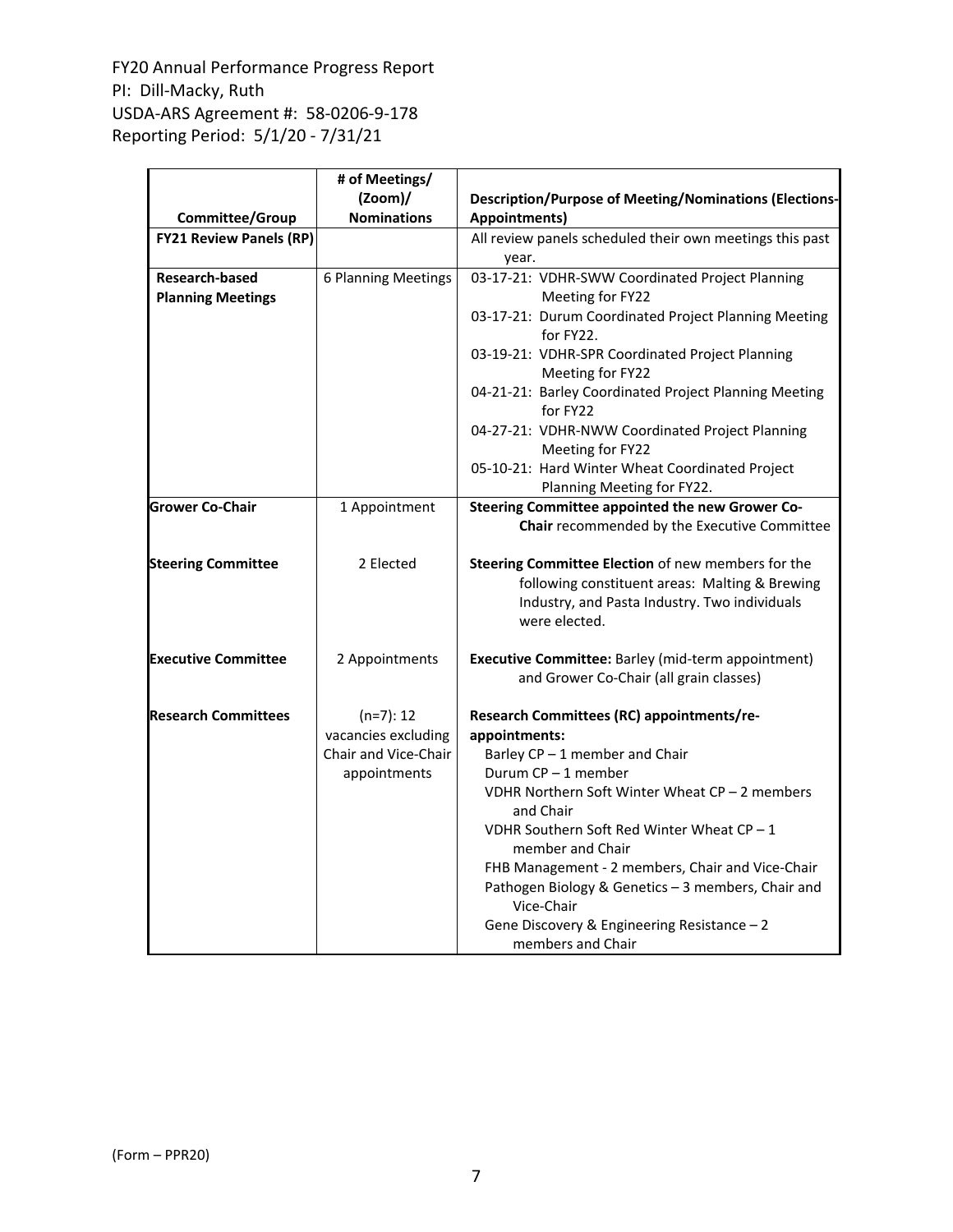## **3. Was this research impacted by the COVID‐19 pandemic (i.e. university shutdowns and/or restrictions, reduced or lack of support personnel, etc.)? If yes, please explain how this research was impacted or is continuing to be impacted.**

Yes. For the safety of our participants/attendees, the USWBSI Executive Committee decided to hold the Forum using a video teleconferencing platform (Zoom) rather than hold an in‐person event. This meant that for the first time ever, the USWBSI had to cancel its contract with a hotel.

## **4. What opportunities for training and professional development has the project provided?**

An undergraduate student was hired to work in the USWBSI's Headquarter branch office at Michigan State University assisting with inputting data into the projects/grants web‐based database and scanning FHB‐related publications for reference database.

Flash & Dash Presentations; 2020 National FHB Forum ‐ Flash & Dash (F&D) Presentations are for graduate students, post‐docs and early career professionals. Presenters give a short (5 minute) 'flash and dash' presentation of the work highlighted in their poster prior to their designated poster sessions. This exercise gives these early career scientists presentation experience and increases the visibility of their research work by attracting interest to their poster during the poster session. Eighteen individuals participated in the Flash & Dash session.

## **5. How have the results been disseminated to communities of interest?**

Information is disseminated through the USWBSI's list serves, website, emails, blogs, FHB‐ alerts, on‐line articles, Forum proceedings, extension‐based materials and newsletters.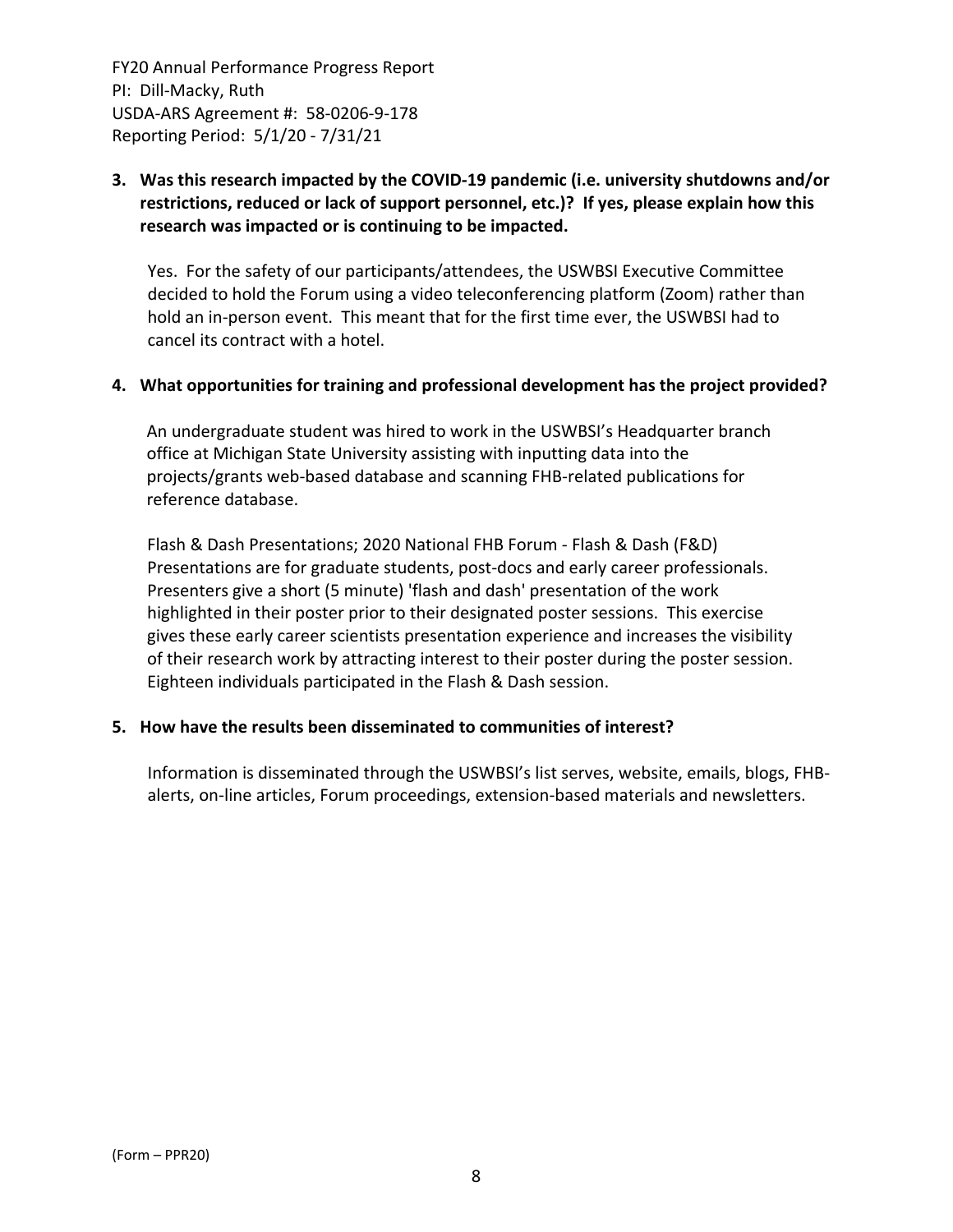# **Training of Next Generation Scientists**

**Instructions:** Please answer the following questions as it pertains to the FY20 award period  $(5/1/20 - 7/31/21)$ . The term "support" below includes any level of benefit to the student, ranging from full stipend plus tuition to the situation where the student's stipend was paid from other funds, but who learned how to rate scab in a misted nursery paid for by the USWBSI, and anything in between.

**1. Did any graduate students in your research program supported by funding from your USWBSI grant earn their MS degree during the FY20 award period?** ☐Yes ☒No

**If yes, how many?** Click to enter number here.

**2. Did any graduate students in your research program supported by funding from your USWBSI grant earn their Ph.D. degree during the FY20 award period?**

 $\square$ Yes  $\square$ No **If yes, how many?** Click to enter number here.

**3. Have any post docs who worked for you during the FY20 award period and were supported by funding from your USWBSI grant taken faculty positions with universities?** ☐Yes ☒No

**If yes, how many?** Click to enter number here.

**4. Have any post docs who worked for you during the FY20 award period and were supported by funding from your USWBSI grant gone on to take positions with private ag‐ related companies or federal agencies?**

☐Yes ☒No

**If yes, how many?** Click to enter number here.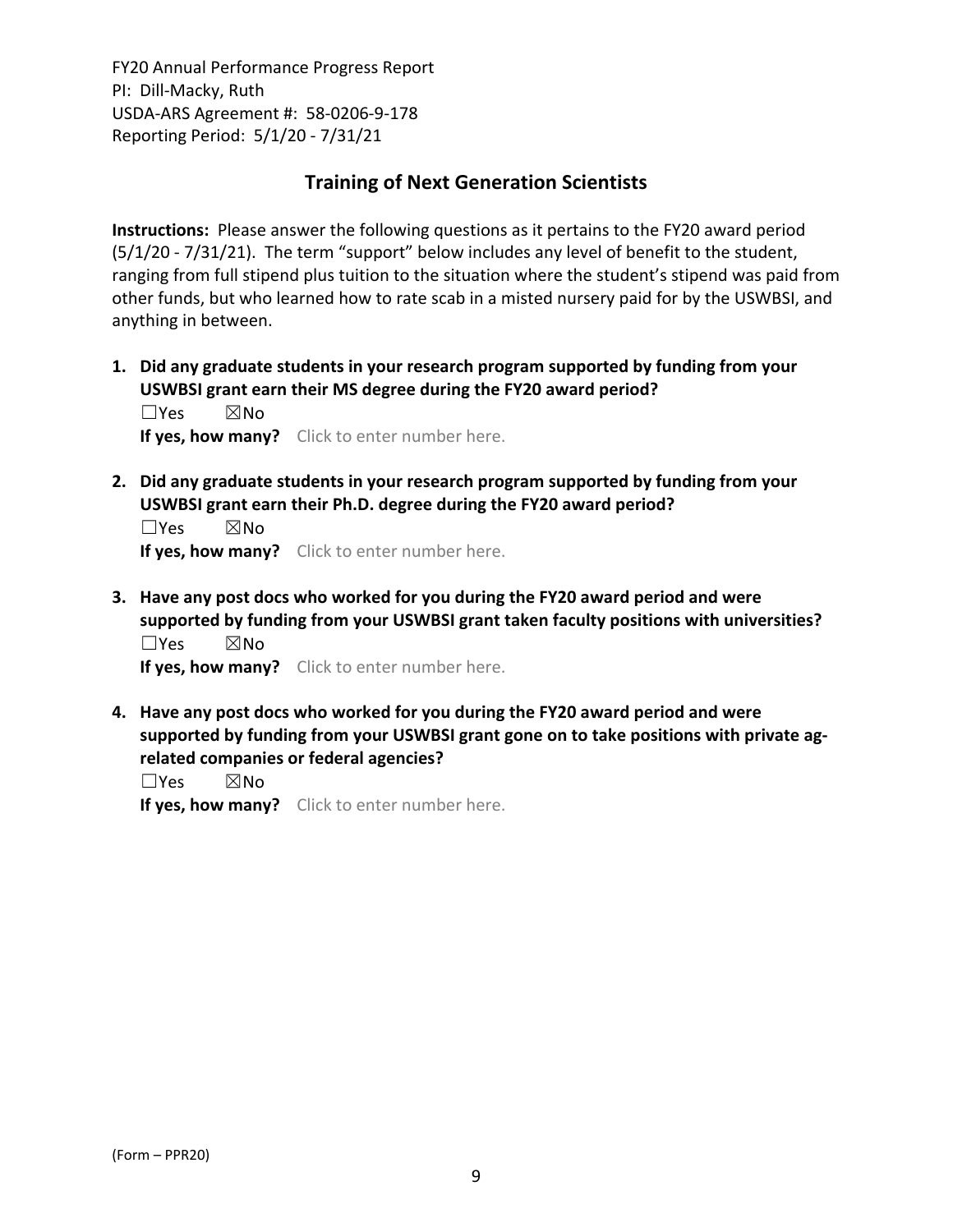# **Release of Germplasm/Cultivars**

**Instructions:** In the table below, list all germplasm and/or cultivars released with full or partial support through the USWBSI during the FY20 award period (5/1/20 - 7/31/21). All columns must be completed for each listed germplasm/cultivar. Use the key below the table for Grain Class abbreviations. 

| <b>Name of Germplasm/Cultivar</b> | <b>Grain Class</b>    | <b>FHB Resistance</b>                                  | <b>FHB</b><br>Rating<br>$(0-9)$ | Year<br><b>Released</b> |
|-----------------------------------|-----------------------|--------------------------------------------------------|---------------------------------|-------------------------|
| Not applicable to this project.   | Select Grain<br>Class | Select what represents<br>your most resistant<br>check | Enter as<br>text 0-9<br>rating  | Select Year             |
| Click here to enter text.         | Select Grain<br>Class | Select what represents<br>your most resistant<br>check | Enter as<br>text 0-9<br>rating  | Select Year             |
| Click here to enter text.         | Select Grain<br>Class | Select what represents<br>your most resistant<br>check | Enter as<br>text 0-9<br>rating  | Select Year             |
| Click here to enter text.         | Select Grain<br>Class | Select what represents<br>your most resistant<br>check | Enter as<br>text 0-9<br>rating  | Select Year             |
| Click here to enter text.         | Select Grain<br>Class | Select what represents<br>your most resistant<br>check | Enter as<br>text 0-9<br>rating  | Select Year             |
| Click here to enter text.         | Select Grain<br>Class | Select what represents<br>your most resistant<br>check | Enter as<br>text 0-9<br>rating  | Select Year             |
| Click here to enter text.         | Select Grain<br>Class | Select what represents<br>your most resistant<br>check | Enter as<br>text 0-9<br>rating  | Select Year             |
| Click here to enter text.         | Select Grain<br>Class | Select what represents<br>your most resistant<br>check | Enter as<br>text 0-9<br>rating  | Select Year             |
| Click here to enter text.         | Select Grain<br>Class | Select what represents<br>your most resistant<br>check | Enter as<br>text 0-9<br>rating  | Select Year             |
| Click here to enter text.         | Select Grain<br>Class | Select what represents<br>vour most resistant<br>check | Enter as<br>text 0-9<br>rating  | Select Year             |
| Click here to enter text.         | Select Grain<br>Class | Select what represents<br>your most resistant<br>check | Enter as<br>text 0-9<br>rating  | Select Year             |
| Click here to enter text.         | Select Grain<br>Class | Select what represents<br>your most resistant<br>check | Enter as<br>text 0-9<br>rating  | Select Year             |
| Click here to enter text.         | Select Grain<br>Class | Select what represents<br>your most resistant<br>check | Enter as<br>text 0-9<br>rating  | Select Year             |
| Click here to enter text.         | Select Grain<br>Class | Select what represents<br>your most resistant<br>check | Enter as<br>text 0-9<br>rating  | Select Year             |

NOTE: Leave blank if you have nothing to report or if your grant did NOT include any VDHR-related projects.

**NOTE:** List the associated release notice or publication under the appropriate sub-section in the 'Publications' section of the FPR.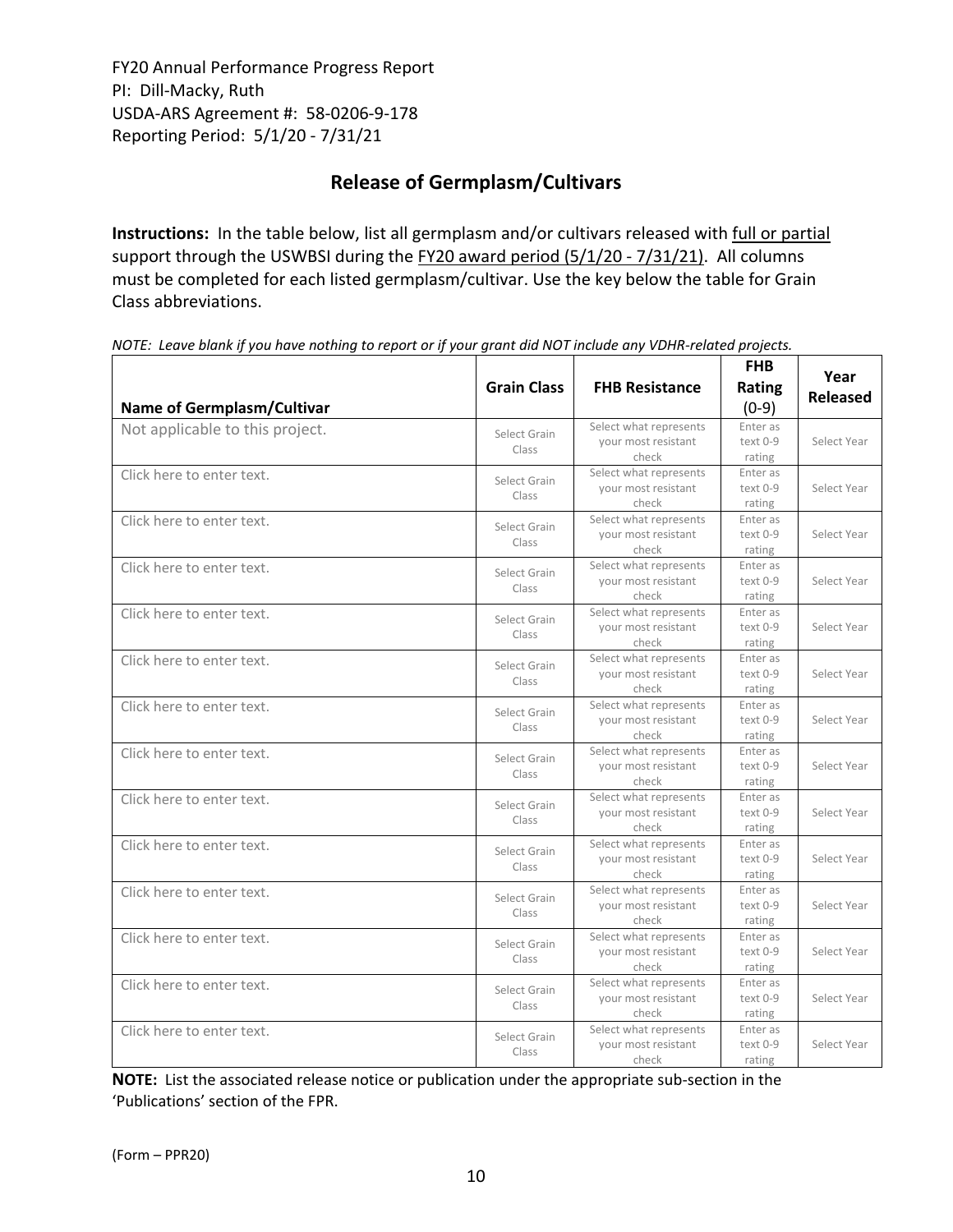# **Publications, Conference Papers, and Presentations**

**Instructions:** Refer to the PR\_Instructions for detailed more instructions for listing publications/presentations about your work that resulted from all of the projects included in the FY20 grant award. Only citations for publications published (submitted or accepted) or presentations presented during the **award period (5/1/20 ‐ 7/31/21**) should be included. If you did not publish/submit or present anything, state 'Nothing to Report' directly above the Journal publications section.

NOTE: Directly below each citation, you **must** indicate the Status (i.e. published, submitted, etc.) and whether acknowledgement of Federal support was indicated in the publication/ presentation. See example below for a poster presentation with an abstract:

Winn, Z.J., Acharya, R., Lyerly, J., Brown‐Guedira, G., Cowger, C., Griffey, C., Fitzgerald, J., Mason R.E., and Murphy, J.P. (2020, Dec 7‐11). Mapping of Fusarium Head Blight Resistance in NC13‐20076 Soft Red Winter Wheat. p. 12 In: Canty, S., Hoffstetter, A. and Dill‐Macky, R. (Eds.), *Proceedings of the 2020 National Fusarium Head Blight Forum*. https://scabusa.org/pdfs/NFHBF20\_Proceedings.pdf. Status: Abstract Published and Poster Presented Acknowledgement of Federal Support: YES (Abstract and Poster)

## **Journal publications.**

N/A – Not applicable to this project.

## **Books or other non‐periodical, one‐time publications.**

None

## **Other publications, conference papers and presentations**.

## *Forum Proceedings:*

Canty, S., Hoffstetter, A., and Dill‐Macky, R. (Eds.). (2020, Dec 7‐11). *Proceedings of the 2020 National Fusarium Head Blight Forum*. https://scabusa.org/pdfs/NFHBF20\_Proceedings.pdf

Status: Published

Acknowledgement of Federal Support: Not applicable for this publication